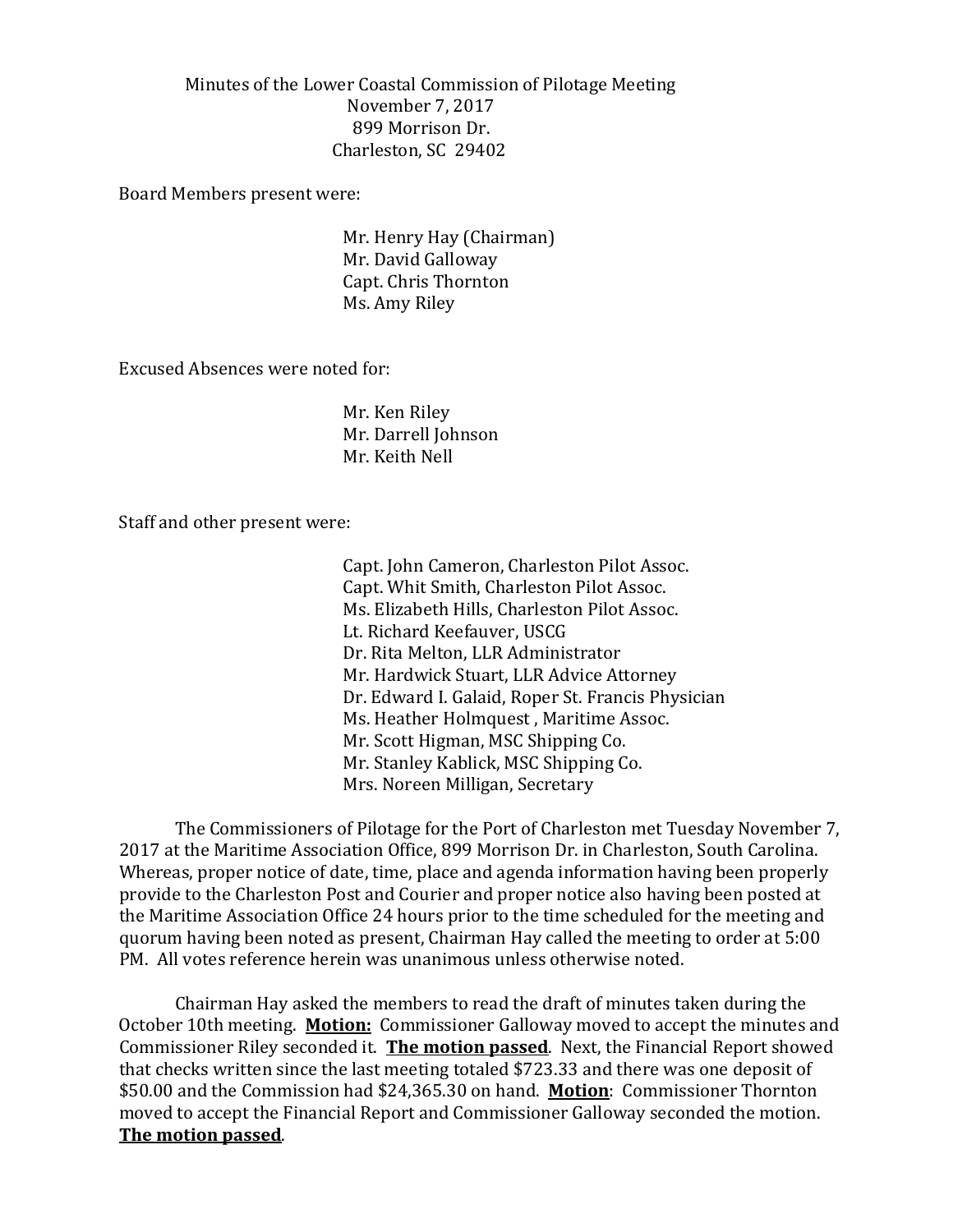Chairman Hay asked for public comment. There was none.

Lt. Keefauver gave the Coast Guard report. The Willow is almost operational. The Wando Reach buoy has been approved. The Ft. Sumter Range batteries will be here in January. There is an issue with the Navy Survival Mooring protruding out.

Dr. Melton gave the LLR report. There was one physical in November and two in December. Capt. Cameron advised the Commission that one of the pilots that was due for a physical in December was out on medical leave. He will have the physical completed before he comes back to work. Please continue to send updates to the LLR web site.

There was nothing new to report on the Savannah River Maritime Commission.

Capt. Cameron introduced the new medical review physician to the Commission. He is Dr. Edward Galaid with Roper St. Francis Physician Partners Occupational Medicine. He has gone over all the applicants' physicals that were sent to him and he did not see any red flags. He did advise the Commission that the physical application that is now being used be reevaluated. Capt. Cameron said that he would look into it.

Commissioner Thornton informed the Commission that the Charleston Harbor Pilots have decided that they will be selecting three apprentice applicants. **Motion:** Commissioner Galloway moved to accept the recommendation of the pilots to hire three apprentices from the selected applicants. Commissioner Riley seconded it. **The motion passed.** Commissioner Galloway said that all interviews have been completed as of October 30, 2017. There were 45 interviews and 17 applicants will be notified that they will be interviewing with the pilots. Chairman Hay thanked the Personnel Committee for their time and hard work during this long process.

Capt. Cameron gave the Commission the pilot apprentices evaluations update. All are doing excellent. They all have scores of 4.0. They have all passed the Coast Guard exam and have their 1st Class licenses.

Mr. Stuart has reviewed the new Policy and Procedures Manual. He recommended that the Commission go into Executive Session. **Motion:** Commissioner Galloway made a motion to move into Executive Session. Commissioner Riley seconded it. **The motion passed. Motion:** Commissioner Galloway made a motion to come out of Executive Session. Commissioner Riley seconded it. **The motion passed**. **Motion:** Commissioner Galloway made a motion to adopt the changes of 2,3 and 4 recommended by the Mr. Stuart, LLR Advice Attorney. Commissioner Riley seconded it. **The motion passed**. The recommendations are as follows.

- 2- In chapter Nine for apprentices, change all citations for Regulations 136 by changing the 5 to 0 at pages 35 through 37; for example, the reference to 136- 511 should read 136-011.
- 3- at page 35 for apprentices, add to C 2 in the first sentence "who may either approve the name(s) recommended by the pilots or return them for reconsideration pursuant to part 136-012F."
- 4- Change Chapter Nine E4 to read: "Whenever any complaint is submitted in writing to the Commissioners by any applicant for apprenticeship, the Commissioners shall consider it a contested case and provide a notice and hearing pursuant to S.C. Code of Laws Ann. 40-23-310(2) and 40-23-320."